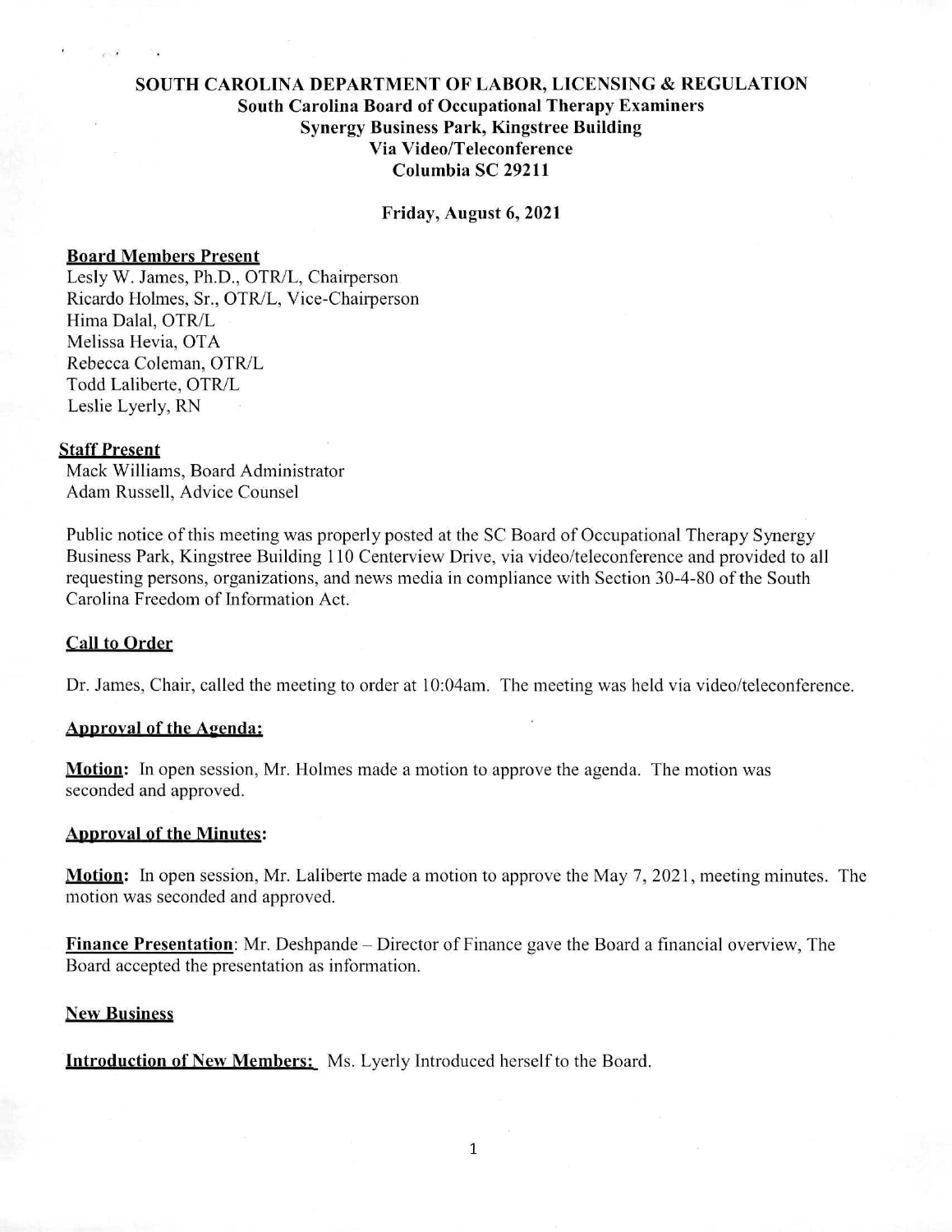# Office of Investigations and Enforcement (OIE/IRC) Report

Mr. Byron Ray, Office of Investigations & Enforcement, presented the statistical and training report to the Board.

The Board accepted the statistical and training report as information.

# **WC Recommendations**

Mr. Ray presented the IRC report to the Board. Case 2021-3 is recommended for dismissal and Case 2020-3 is recommended for a formal complaint.

Motion: In open session, Mr. Holmes made a motion to accept the IRC recommendation for case 2021-3 for dismissal and 2020-3 for a formal complaint. The motion was seconded and approved.

**Office of General Council (ODC) Report:** Mr. Gwynne, Office of Disciplinary Counsel, presented the ODC Report.

The Board accepted the ODC report as information.

# **Application Hearings:**

# **Initial Applications:**

**Betsy Russ:** The purpose of this hearing was to determine whether Ms. Russ should be granted a license as an Occupational Therapist Assistant in South Carolina. Ms. Russ made an appearance by video conference and was not represented by legal counsel.

**Motion:** In open session, Mr. Holmes made a motion to close the hearing to protect Personal Health Information. The motion was seconded and approved.

**Motion:** In closed session, Mr. Holmes made a motion to grant Ms. Russ a license to practice as an Occupational Therapy Assistant. The motion was seconded and approved.

**Motion:** In closed session, Mr. Laliberte made a motion to come out of closed executive session. The Motion was seconded and approved.

**Jennifer Stadalsky:** The purpose of this hearing was to determine whether Ms. Stadalsky should be granted a license as an Occupational Therapist in South Carolina. Ms. Stadalsky made an appearance by video conference and was not represented by legal counsel

**Motion:** In open session, Mr. Holmes made a motion to go into executive session for legal counsel regarding their application. The motion was seconded and approved.

**Executive Session:** No votes were taken during executive session. [11:18 am. - 11:34 am]

**Motion:** In open session, Mr. Laliberte made a motion to come out of executive session. The motion was seconded and approved.